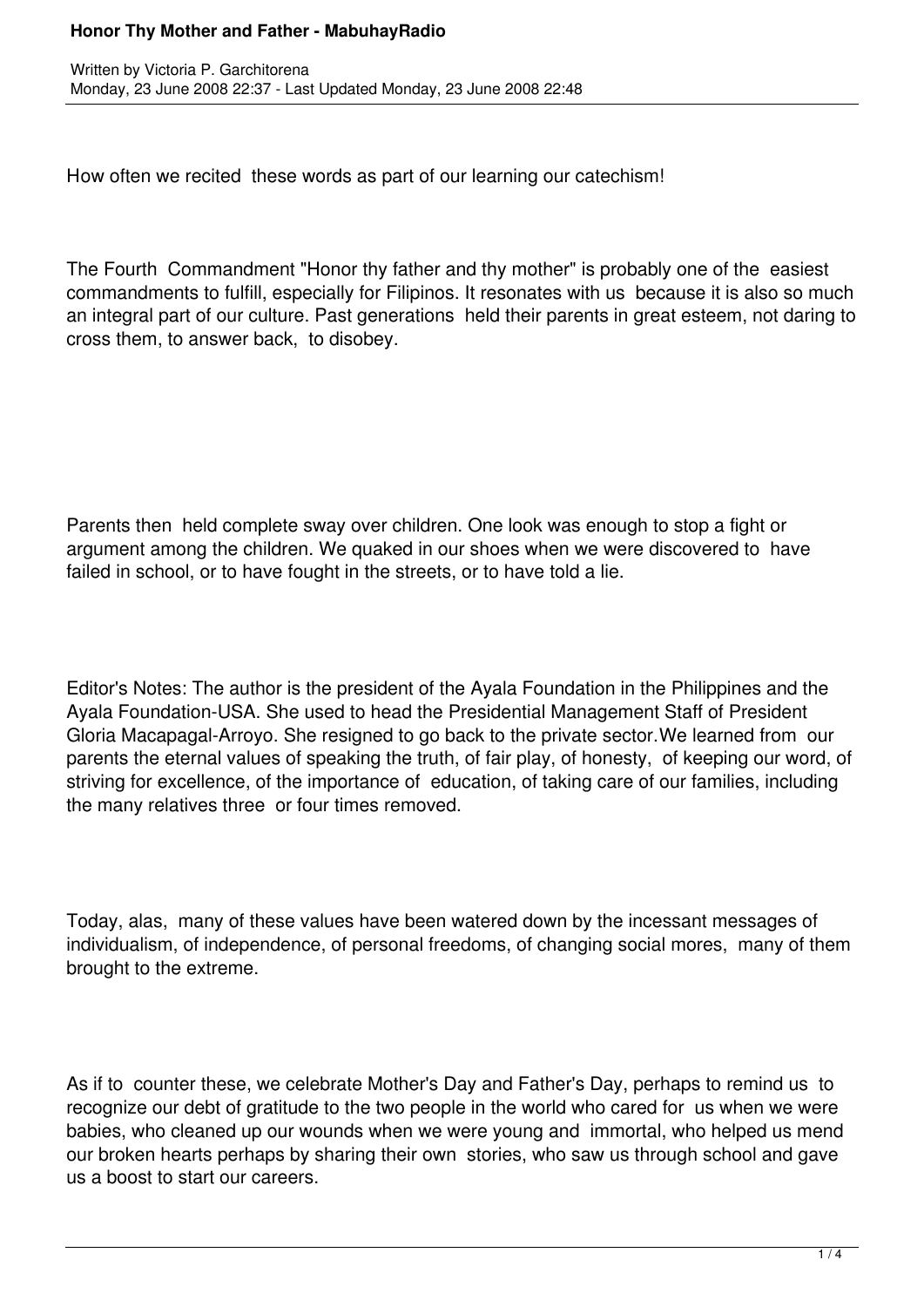But really we should remember our parents, not just on two days of the year, but throughout our lives.

It might also be a gesture of our deep appreciation of what they did for us to do something a little grander than sending them flowers or treating them to Sunday brunch.

What about creating a legacy in their name?

Many of the parents of Filipinos in the US were born or raised in some city or town in the Philippines. Today, you can honor them by funding a GILAS lab in a school in their hometown, perhaps even the very school where they studied. A full GILAS lab (10 computers, LAN, DSL access for a year) costs \$6,500.

But you don't have to do it alone. You can start your own personal fund raising campaign and we can teach you how to do it. You can start with yourself, your brothers and sisters, your children who are already working, your cousins and nieces and nephews. You can celebrate your birthday and ask your guests to donate to GILAS instead of gifts. There are many ways of honoring your Mother and Father.

Funding a GILAS school in their name honors them in perpetuity and helps at least 500 students a year to learn computer and Internet literacy skills that will prepare them for a brighter future. It is a gift to your parents, to their school, to their town, and to the country.

Email us at garchitorena.vp@ayala.com .ph or letty@af-usa.org if you want to HONOR THY MOTHER AND FATHER. We will work with you to achieve this legacy project in their name.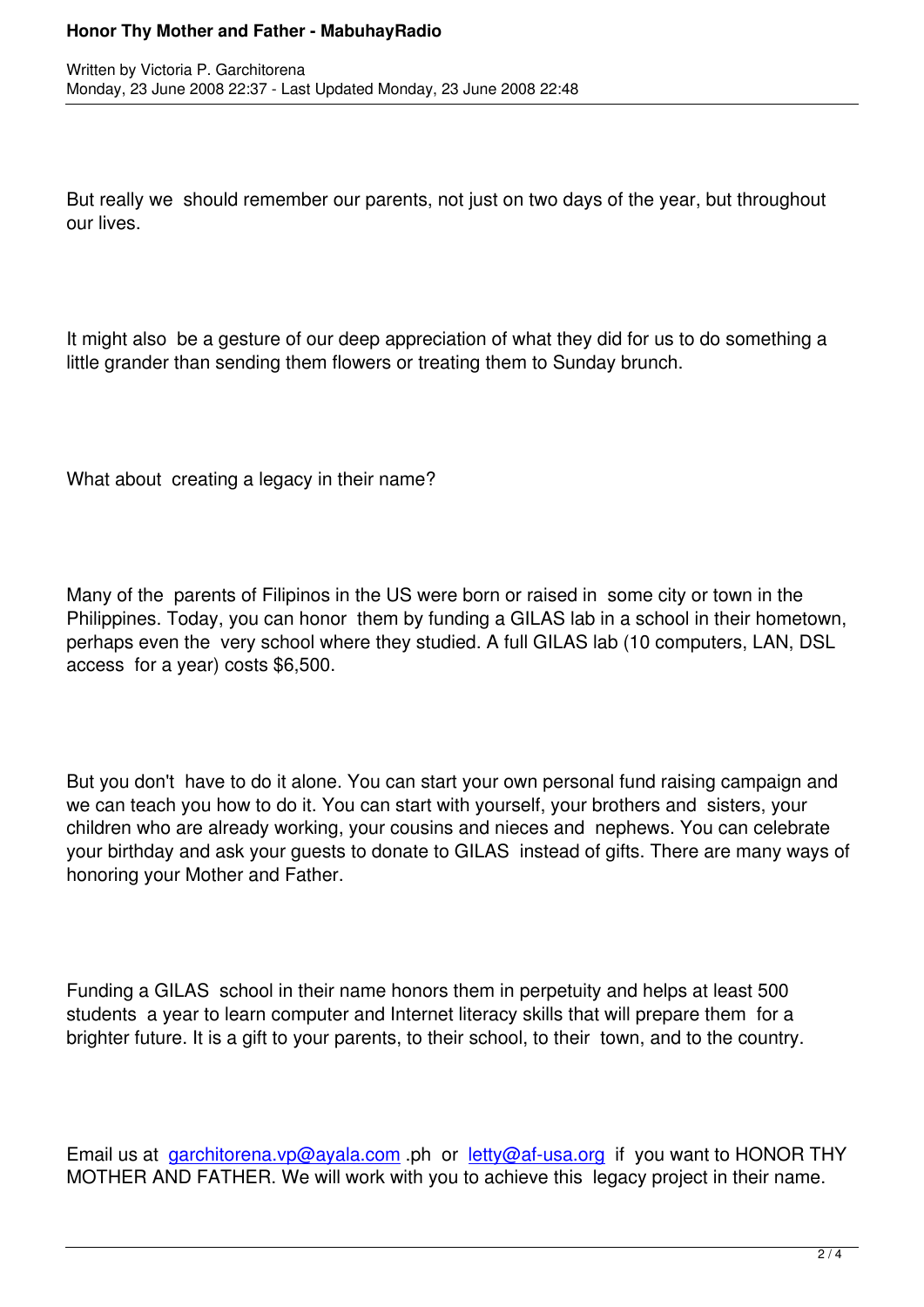## **Honor Thy Mother and Father - MabuhayRadio**

Here is a testimony from Raymond Mendez, a GILAS donor based in New York, USA:

My mother worked her whole life in multiple, very different roles: as an at-home mother raising three kids, as a healthcare facility chief operating officer, as the wife of a diplomat. Constant throughout her life was her belief in the primacy of education, and the importance of giving back to the community. My mother applied this philosophy to her own life, even as she and my father put their children through some of the best schools in the United States.

Ever since my mother died in 1998, I had been searching for a way to honor her memory and essence properly. Almost a decade passed before I found out about the Ayala Foundation's GILAS initiative. GILAS' mission statement defined goals that my mother would have supported enthusiastically: technological literacy as education that gives throughout one's life, and enriching the lives of others

My mother was a wonderful, warm and effusive person, one who touched all those around her. My wife, Katherine Fuller, my daughter Cordelia and I are fortunate to be able to honor Maria Filipinas Resurreccion Mendez with a gift to GILAS to be used in her home town of Kawit, Cavite.

*Editor's Notes:* Raymond Mendez funded the purchase of 10 additional computers for the Emiliano Tria Tirona Memorial National High School in the name of his mother, Maria Filipinas Mendez Resurreccion. With Raymond's help, the school, which is one of the 2 public high schools in Kawit, Cavite, now has 50 computers benefiting more than 5,000 students.

"Honor Thy Mother and Father" is a project spearheaded by the New York/Tri-State Team that empowers you to take the initiative and help build a computer lab at the local public high school